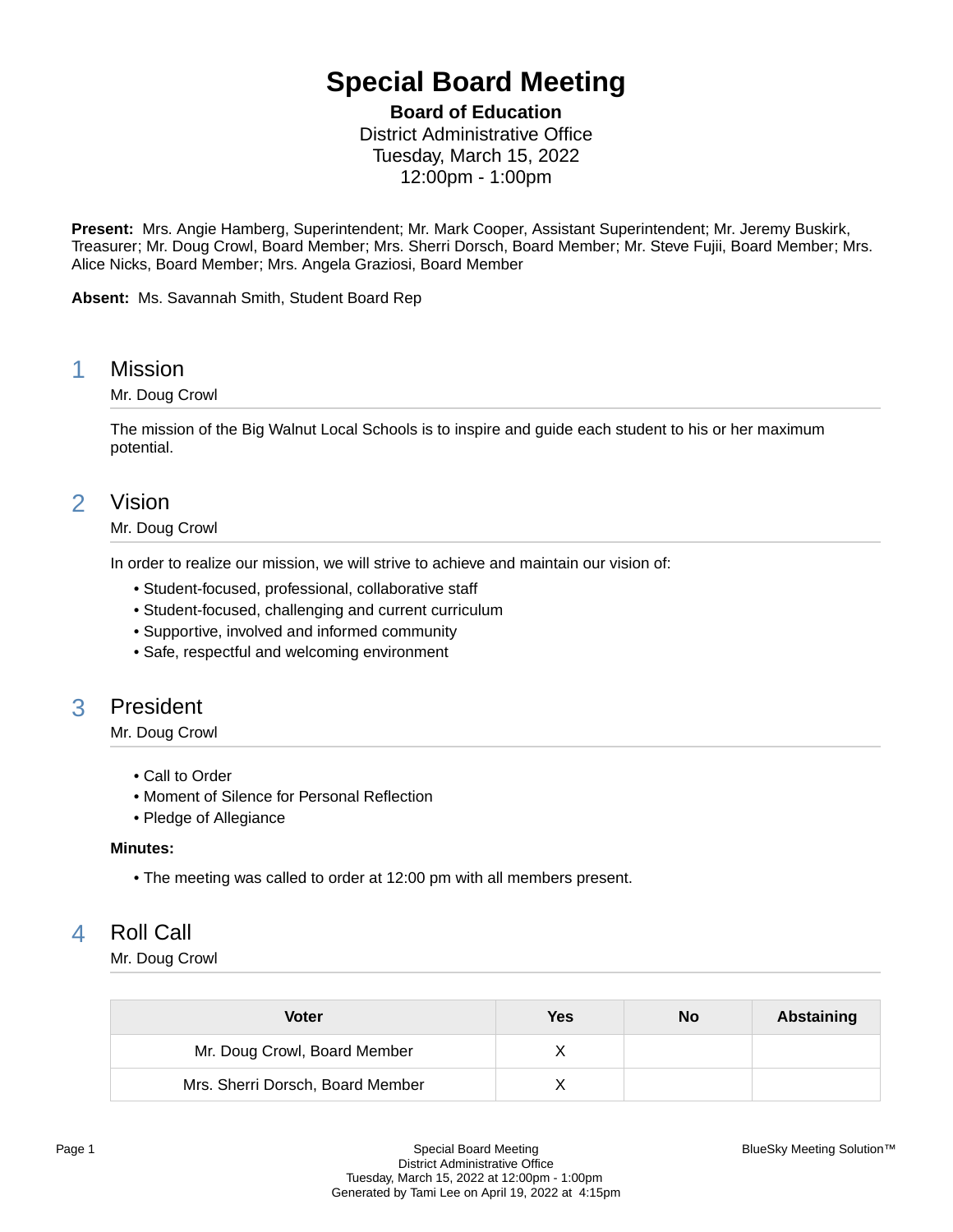| Mr. Steve Fujii, Board Member      |  |  |
|------------------------------------|--|--|
| Mrs. Alice Nicks, Board Member     |  |  |
| Mrs. Angela Graziosi, Board Member |  |  |

## 5 District Goals

Mr. Doug Crowl

- Improve Academic Achievement
- Promote Whole-Child Development
- Optimize Capital & Human Resources
- Demonstrate Financial Responsibility

### 6 Executive Session

Mr. Doug Crowl

### 6.1 22-036

It is recommended the Board enter Executive Session to confer with an attorney concerning disputes involving the Board that are the subject of pending or imminent court action.

#### **Minutes:**

• The Board went into the Executive session at 12:02 pm. The Board exited Executive Session at 1:47 pm.

**Result:** Approved

**Motioned:** Mr. Steve Fujii **Seconded:** Mrs. Alice Nicks

# 7 Selected Board Policy

Mr. Doug Crowl

• Discussion of potential modifications to Board policy 0169.1.

#### **Minutes:**

22-037 Mr. Fujii motioned for the following resolution:

It is recommended the Big Walnut Local School District Board of Education suspends all enforcement of the provisions in Policy 0169.1 - Public Participation at Board Meetings that restrict "abusive," "personally directed," and "antagonistic" speech until such time that the policy can be reviewed and amended and for no less than sixty (60) days.

It is further recommended that the Board authorize legal counsel the authority to enter the suspension with the Federal Court to the extent necessary in order to mitigate pending litigation.

Mr. Crowl seconded the motion.

**Result:** Approved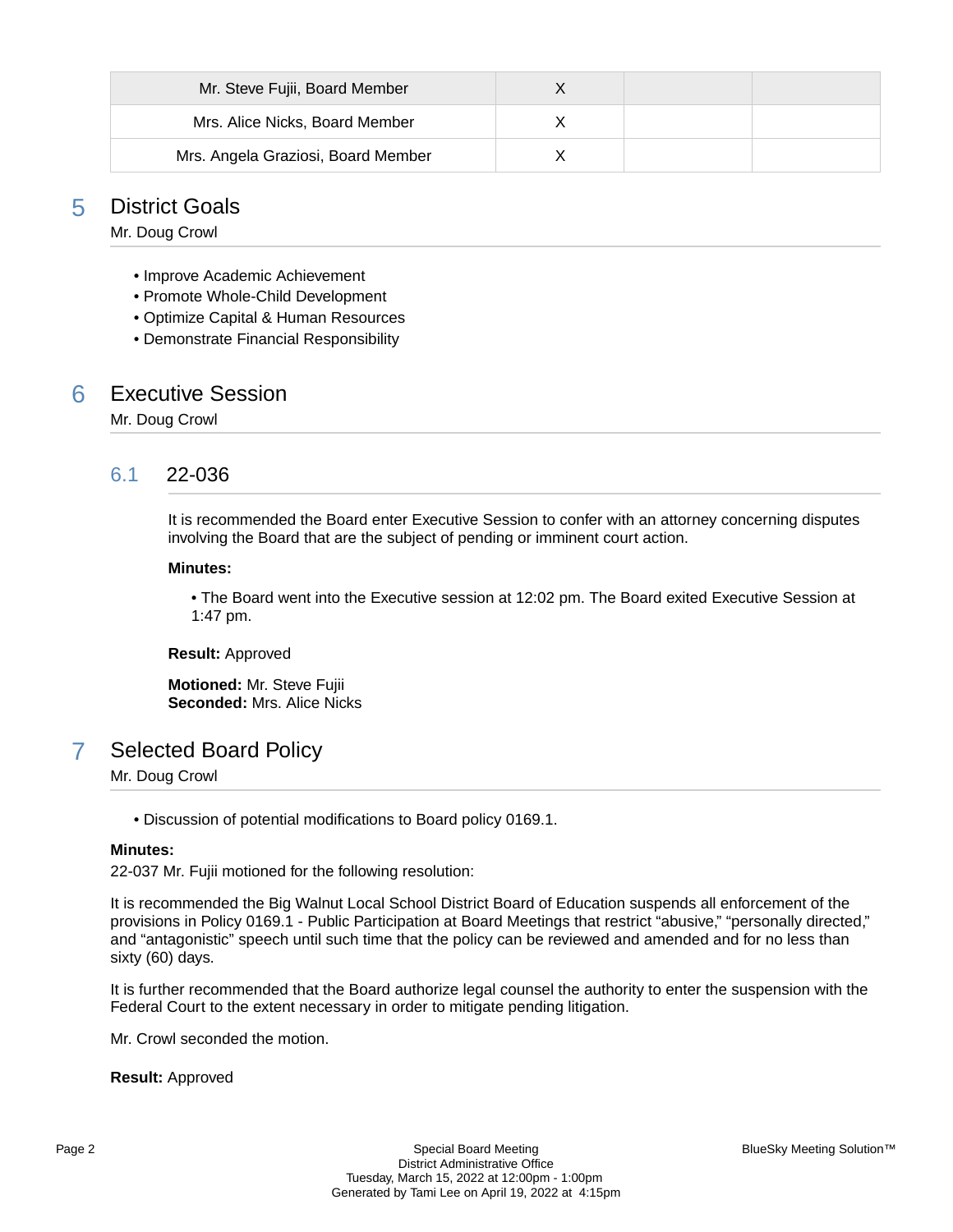| <b>Voter</b>                       | <b>Yes</b> | <b>No</b> | Abstaining |
|------------------------------------|------------|-----------|------------|
| Mr. Doug Crowl, Board Member       | X          |           |            |
| Mrs. Sherri Dorsch, Board Member   | X          |           |            |
| Mr. Steve Fujii, Board Member      | X          |           |            |
| Mrs. Alice Nicks, Board Member     | X          |           |            |
| Mrs. Angela Graziosi, Board Member |            |           |            |

# 8 Public Participation

### Mr. Doug Crowl

This is a meeting of the Board of Education in public for the purpose of conducting the School District's business and is not considered a public community meeting. This is a time for public participation during the meeting as indicated in the agenda. (Please reference criteria for Public Participation, which is attached to the agenda.)

### **Minutes:**

• Bill Shelby - Leadership of the Board

# 9 Scheduling of Next Board Meeting

Mr. Doug Crowl

Regularly Scheduled Meetings: March 17, 2022 6:30 pm District Administrative Office Streaming will be made available on the District website.

# 10 22-038 Adjourn

#### Mr. Doug Crowl

It is recommended the Board adjourn.

#### **Minutes:**

• The Board adjourned at 1:54 pm.

#### **Result:** Approved

**Motioned:** Mr. Steve Fujii **Seconded:** Mrs. Alice Nicks

| Voter                            | Yes | No | Abstaining |
|----------------------------------|-----|----|------------|
| Mr. Doug Crowl, Board Member     |     |    |            |
| Mrs. Sherri Dorsch, Board Member |     |    |            |